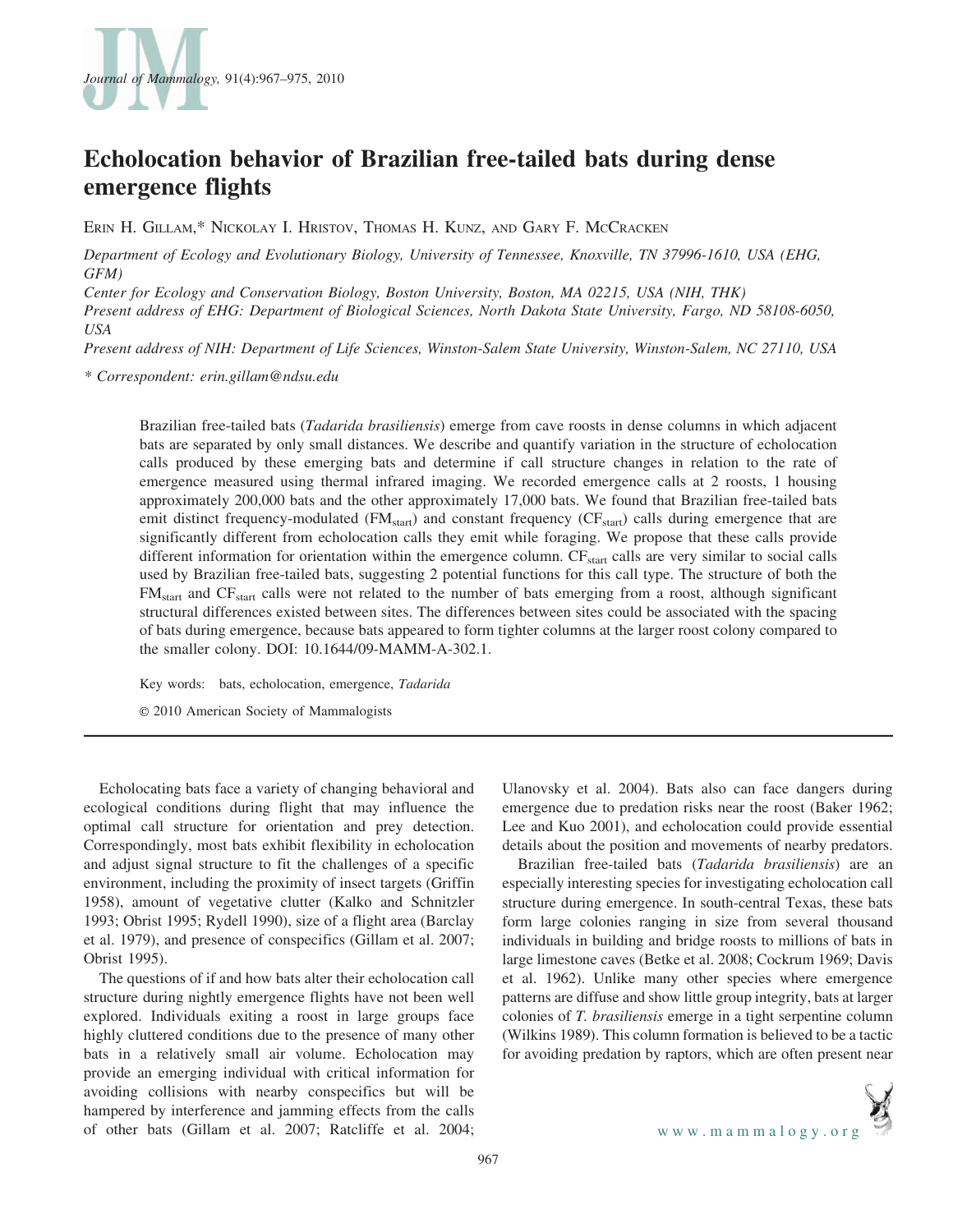roosts during early-evening emergences (Baker 1962; Lee and Kuo 2001; Reichard et al. 2009). Bats emerging in a dense column are separated from each other by very short distances and face the challenge of avoiding collisions with other bats (Betke et al. 2008; Hristov et al. 2008).

The 1st objective of this study was to identify the general call types used by Brazilian free-tailed bats during mass emergence from cave roosts. Simmons et al. (1978) offers the only previous description of the emergence calls of T. brasiliensis, having found that bats emerging from a small hole in the side of a building emitted signals that were substantially more broadband than foraging calls. Further, the observed signals generally began with a constant-frequency (CF) component followed by a downward frequency-modulated (FM) sweep. The challenges faced by bats exiting from a small opening, as explored by Simmons et al. (1978), are very different from those experienced when exiting from a large cave colony, and the echolocation signals used under these emergence conditions may differ. We analyzed emergence calls recorded at 2 cave roosts. We also compared emergence calls to foraging calls of T. brasiliensis collected from a nearby site.

The 2nd objective of this study was to determine if call structure was correlated with emergence rate, defined as the number of bats emerging per minute. At large roosts of T. *brasiliensis* rates can vary from  $\leq 100$  bats/min to  $>30,000/$ min (Fig. 1). We hypothesized that bats adjust their echolocation call structure in response to the emergence rate, similar to how many species actively alter echolocation structure in response to the density of vegetation in an environment. We predicted that during peak emergence periods bats would use shorter, higher-frequency, broader-bandwidth calls compared to periods of sparse emergence. Such signals facilitate highly accurate localization of nearby objects (Schnitzler and Kalko 1998) and should provide critical information for avoiding collisions with other bats in the emergence column. To test this hypothesis we determined if changes in call structure were correlated with the numbers of bats emerging from the roost, as measured from thermal infrared video recordings.

## MATERIALS AND METHODS

Methods used in this study were in accordance with policies of the Texas Parks and Wildlife Department, guidelines of the American Society of Mammalogists for the use of wild mammals (Gannon et al. 2007), and the Institutional Animal Care and Use Committees of the University of Tennessee and Boston University.

Field studies.—Audio and thermal infrared video recordings were made at 2 roosts in south-central Texas, Ney Cave (NC), near Bandera, Texas, containing a large maternity colony estimated at 200,000–400,000 bats at the time of the recordings (Betke et al. 2008), and the Selah Chiroptorium (SC) near Johnson City, Texas, a man-made cave that housed several thousand Brazilian free-tailed bats during the period of our study (Betke et al. 2008). Recordings were taken at NC on 26 and 27 June 2006 and at SC on 2 July 2006. We defined the



FIG. 1.—Emergence profiles for Ney Cave on 26 June and 27 June 2006 and Selah Chiroptorium on 2 July 2006. Upward-pointing arrow indicates sunset time for 26 June and 27 June 2006 (2036 h) and downward-pointing arrow indicates sunset time for 2 July 2006 (2037 h).

beginning of an emergence as the time when bats began to exit the roost. At SC a clear end to the emergence could be seen when bats stopped exiting the cave. However, it was difficult to determine an exact end point at NC, because bats exited over several hours, and individuals began returning before the last bats had left the cave. Thus, we defined the end of an emergence at NC as the time when a roughly equal number of bats were entering and exiting the cave.

We obtained real-time audio recordings using Avisoft CM16 solid dielectric microphones (frequency response of  $\pm 3$  dB between 10 and 100 kHz; Avisoft Bioacoustics, Berlin, Germany) mounted on light stands. At each site we selected a height and orientation for each microphone that resulted in the highest-quality recordings. We placed 2 microphones at NC, with 1 oriented perpendicular to the emerging column at a height of 1.5 m and another placed directly below the column at a height of 1 m. Because of the smaller colony size at SC, we used only 1 microphone, which we pointed perpendicular to the emerging column at a height of 1.5 m. At both sites high-speed data acquisition was accomplished with Avisoft's Ultrasound Gate 416 (Avisoft Bioacoustics) connected to a Dell Inspiron laptop (Dell Inc., Round Rock, Texas) running Avisoft RECORDER (Avisoft Bioacoustics). Recordings were 5 min long, but sampling was continuous because no time gap occurred between consecutive recording files. Recordings were made with 16-bit resolution and a 166-kHz sampling rate.

Thermal infrared video was collected in synchrony with audio recordings at both sites. We used a FLIR/Indigo Systems Merlin Mid thermal infrared camera (FLIR/Indigo Systems, Santa Barbara, California) to record bats as they emerged from the roost. The camera acquired 12-bit intensity values in a 320  $\times$  240 digital video format at a rate of 60 frames/s, recorded directly to a computer hard drive (Betke et al. 2008). At NC the optical axis of the camera was oriented perpendicular to the flight path of emerging bats. Because of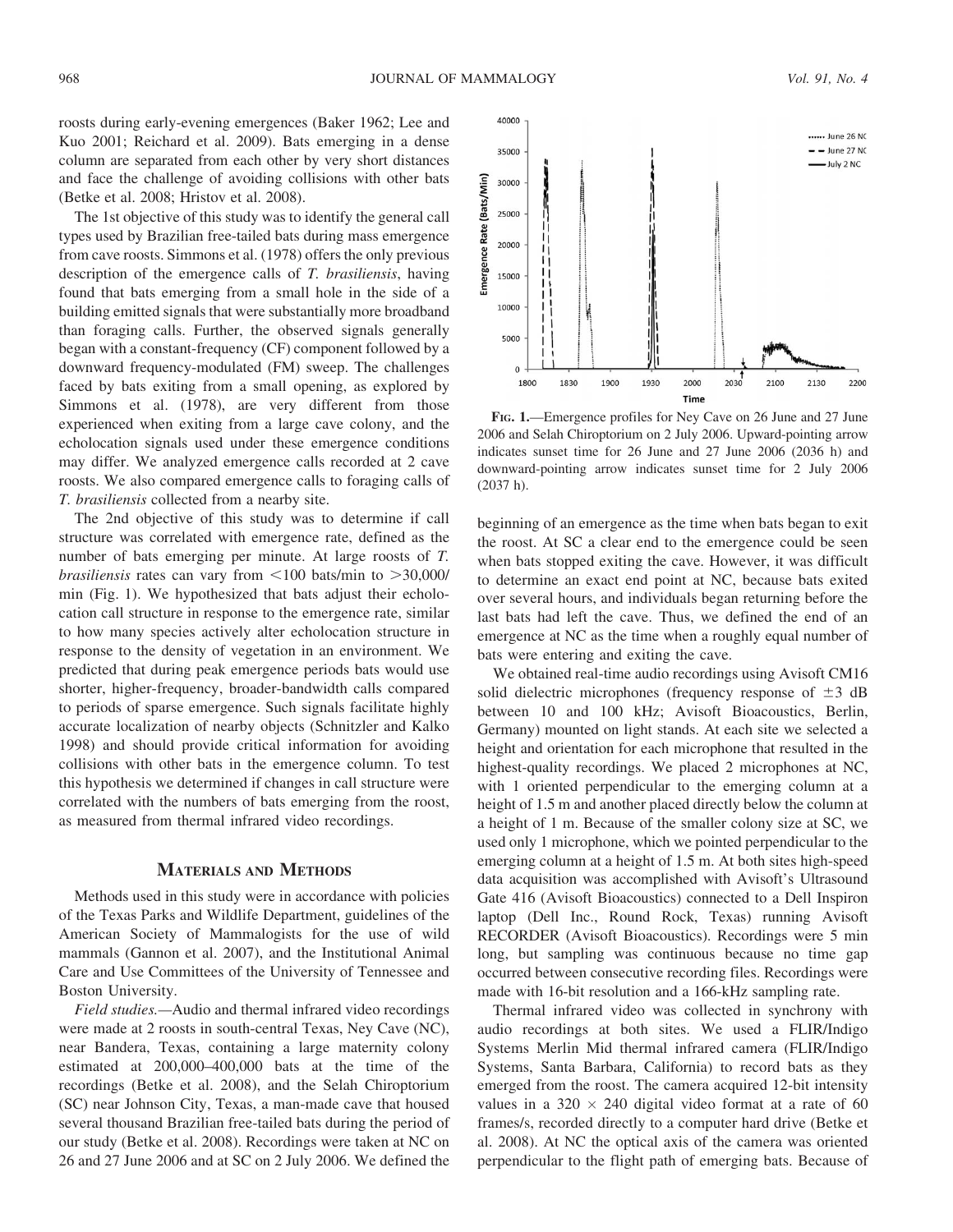the landscape at SC and the bats' direction of flight upon exiting the cave, we were not able to capture all emerging bats from 1 orientation. Thus, we placed the camera at a position that recorded the greatest number of bats. Although this setup meant that we failed to count a small percentage of individuals, video data were used for relative comparisons, thus absolute counts were not critical. Collection of audio and video data was started and stopped simultaneously, allowing for alignment of the 2 data streams during analysis.

Data measurement and analysis.—We identified 2 types of calls produced by emerging bats and conducted separate analyses on each call type. For each study night we selected 1 high-quality call of each type from every 10-s increment of the emergence. To ensure that we did not select multiple calls from the same individual, all calls were separated in our recordings by a minimum of 5 s. Given the large numbers of bats exiting the cave and their rapid emergence flight speed  $(8.75 \text{ m/s } \pm 1.6 \text{ SD} - \text{N}$ . I. Hristov, pers. obs.), it is highly unlikely that calls emitted  $>5$  s apart are from the same bat.

We obtained acoustic measurements from waveforms (amplitude  $\times$  time representation) and spectrograms (frequency  $\times$  time representation) computed using a 1,024-point fast Fourier transform (93.75% overlap—Specht 2010). These settings yielded a spectral resolution of 163 Hz and a temporal resolution of 0.96 ms. For each selected call we measured duration (Dur), maximum frequency (Fmax), minimum frequency (Fmin), and peak frequency (Fpeak; also known as frequency of maximum energy). To determine Dur, the start time (t1) and end time (t2) of each call were measured from the waveform, except during periods of heavy emergence when the high density of calls often did not allow us to take an accurate measurement from the waveform. In such cases we measured Dur directly by determining t1 and t2 from the spectrogram. We tested this method by selecting several calls where the signal waveform could be assessed, measuring Dur from both the waveform and spectrogram, and comparing measurements from the 2 methods. Measurements of Dur were very similar, and when combined with the high temporal resolution of the spectrogram, we are confident that our measurements accurately reflect call duration. Fpeak was defined as the maximum peak in the power spectrum generated for the entire call. Fmax and Fmin were calculated by measuring the maximum peak in the power spectra at t1 and t2 of each call. We chose this method of measuring Fmin and Fmax because of the high density of calls in the data set and issues with obtaining measurements using standard methods (i.e.,  $-15$  dB below Fpeak). Bandwidth (BW) was calculated as the difference between Fmax and Fmin of each measured call.

To census Brazilian free-tailed bats, computer vision algorithms were used to automatically count bats. The process was completed in 2 steps, 1st by automatically detecting bats in each video frame and 2nd by tracking each detected bat from frame to frame. Bats successfully detected and tracked for a period of time beyond a set threshold value were tallied automatically to estimate the total number of emerging bats. Data were outputted at 600-frame intervals, which yielded a count of how many bats emerged in a 10-s interval. The sum of all 10-s intervals produced an estimate of the total colony size. Each 10-s count was multiplied by 6 to generate an emergence rate in number of bats per minute. Detailed methods for recording and analyzing thermal video data are explained in Betke et al. (2007, 2008), Hristov et al. (2008), and Kunz et al. (2009).

We aligned our video and audio data so that each 10-s emergence count was associated with measurements of 1 call of each call type from the same 10-s period. Because audio and video recordings were captured synchronously, alignment was easily accomplished. We performed a series of linear regressions to determine if emergence count was associated with each of the 5 call variables for both call types. Because call data were not normally distributed and common transforms did not fix this problem, we conducted nonparametric bootstrap analyses (Sokal and Rohlf 1995). These analyses were conducted in NCSS (Statistical Systems, Kaysville, Utah), using 3,000 bootstrap samples to yield bias-corrected  $R^2$  estimates.

In addition to the 2 call types recorded during emergence, we also obtained measurements from echolocation calls of free-flying T. brasiliensis foraging over a nearby cotton field in south-central Texas, which we refer to as foraging calls (Gillam et al. 2007). These calls were recorded and measured using the same equipment described above. We selected 1 call from each of 30 call sequences. Because of nonnormality and unequal sample sizes and variances, we performed 3 nonparametric bootstrap analyses to compare the differences between the 2 emergence call types and the foraging calls. We also used bootstrap comparisons to assess effects of location and date on call structure. Each analysis involved resampling the data set 3,000 times and computing a bootstrap P-value and 95% confidence interval. Bootstrap comparisons were performed in SPSS 15.0 (SPSS Inc., Chicago, Illinois) using the BOOTDIFF macro (Hayes 2005).

# **RESULTS**

On 26 June the emergence at NC began at 1837 h and ended at 2144 h CDT. During these 3+ h we observed 3 distinct periods of emergence separated by intervals of no activity (11 min emergence, 88-min break, 6-min emergence, 26-min break, and 56-min emergence; Fig. 1). Similarly, on 27 June bats began exiting the cave at 1811 h and stopped at 2143 h, with 3 separate emergences (9-min emergence, 69-min break, 8-min emergence, 66-min break, and 60-min emergence; Fig. 1). The substantially shorter emergence at SC on 2 July started at 1928 h and stopped at 2042 h, with 2 distinct periods of activity (6-min emergence, 63-min break, and 5-min emergence; Fig. 1). Total colony size estimates for NC were 196,210 bats on 26 June and 215,410 bats on 27 June. Emergence rates on these 2 nights varied from 6 to 35,688 bats/min. The final count at SC was 16,210 bats, with a range of emergence rates from 6 to 22,284 bats/min.

Recordings typically contained a large number of calls. We found that bats most commonly emit 2 major types of calls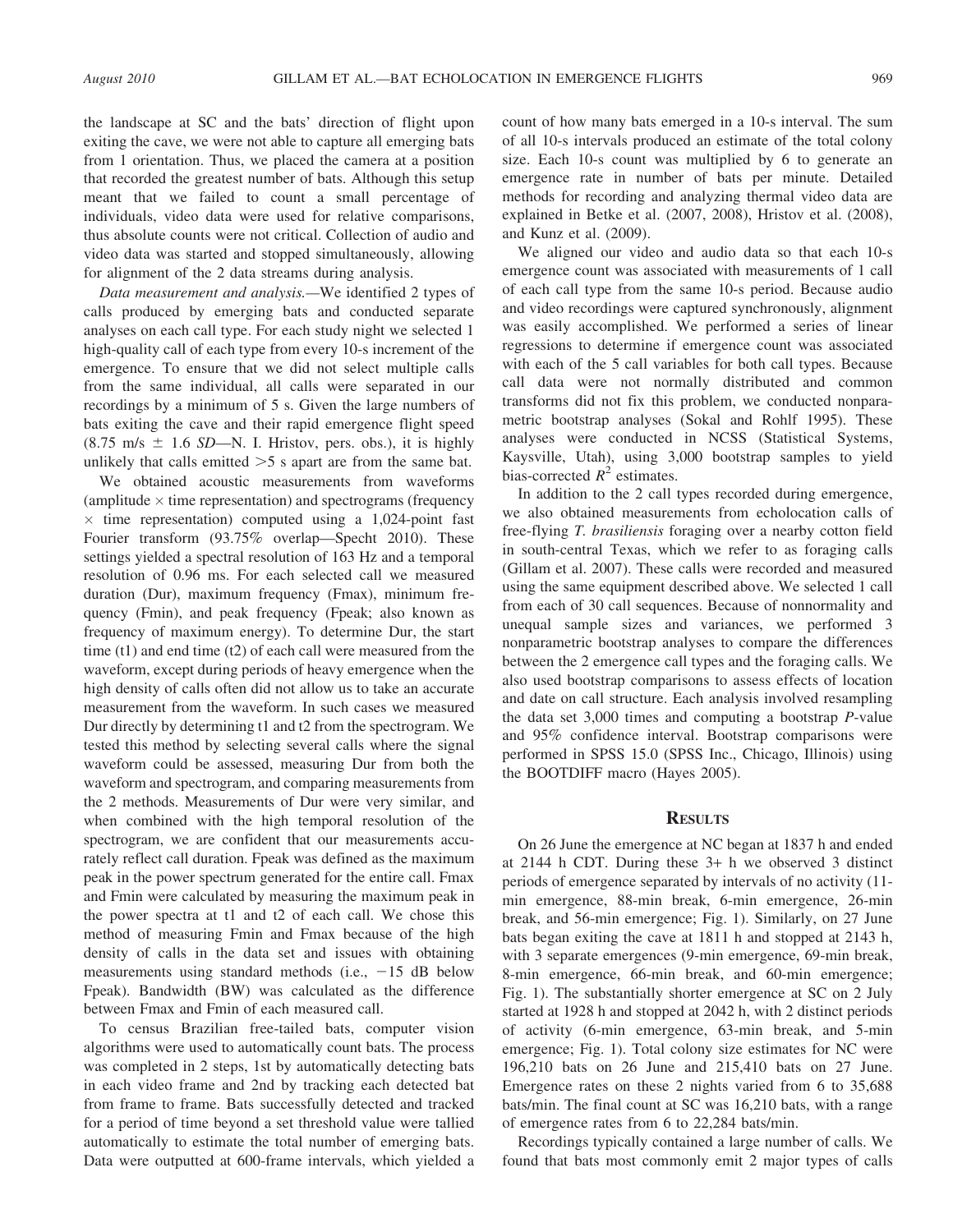during emergence. Both call types regularly included multiple harmonics, although we focused our analysis solely on the fundamental signal. The 1st call type begins with a broadband, downward FM sweep, followed by a short quasi-CF (QCF) region (Fig. 2a). A short downward FM sweep is sometimes  $(<50\%)$  found at the end of the call. We refer to this signal type as an FM<sub>start</sub> call. We measured a total of 944 FM<sub>start</sub> calls, 434 from NC on 26 June, 451 from NC on 27 June, and 59 from SC on 2 July. The 2nd call type recorded during emergence begins with a short CF component followed by a broadband, downward FM sweep (Fig. 2b). In some cases an initial upward FM sweep was present, giving the appearance of a hook at the beginning of the call (Fig. 2c). We refer to this signal type as a  $CF<sub>start</sub>$  call. We measured a total of 861  $CF<sub>start</sub>$ calls, 422 from NC on 26 June, 402 from NC on 27 June, and 37 from SC on 2 July. On rare occasions we encountered calls that appeared to be intermediate in structure between  $FM<sub>start</sub>$ and CFstart calls. We did not identify these signals as a 3rd call type because they were very uncommon.

The 2 documented call types were significantly different from each other ( $P < 0.0001$  for all call variables; Table 1). On average, CF<sub>start</sub> calls were shorter, lower in frequency (Fmin, Fmax), and narrower in BW compared to FM<sub>start</sub> calls. However, Fpeak was significantly higher for  $CF_{start}$  calls. In general, Fpeak of FM<sub>start</sub> calls was located in the terminal QCF section of the signal, and Fpeak of  $CF_{\text{start}}$  calls was most often within the initial, high-frequency CF section of the call. Both  $FM<sub>start</sub>$  and  $CF<sub>start</sub>$  calls (Figs. 2a–c) were substantially shorter, broader in BW, and higher in frequency than calls recorded from solitary, free-flying bats foraging over a large cotton field ( $P < 0.0001$  for all variables).

We found a significant effect of location.  $FM<sub>start</sub>$  calls from NC were shorter, higher frequency, and wider in BW than calls from SC ( $P < 0.0001$  for all call variables). CF<sub>start</sub> calls from NC had a shorter Dur ( $P = 0.02$ ) and lower Fpeak ( $P =$ 0.006), although Fmin, Fmax, and BW did not differ significantly between locations. The largest difference in average call structure between sites was the 14- kHz-higher Fpeak of  $CF<sub>start</sub>$  calls at NC compared to SC (Table 1).

We did not find a meaningful relationship between call structure and emergence rate (Figs. 3 and 4). Analysis of FM<sub>start</sub> calls revealed that emergence rate explained little variation in any of the call variables at both caves.  $R^2$  values were for NC: Dur =  $0.09$ , Fmin =  $0.09$ , Fmax =  $0.002$ , Fpeak  $= 0.13$ , BW  $= 0.01$ ; and for SC: Dur  $= 0.1$ , Fmin  $= 0.16$ , Fmax = 0.06, Fpeak = 0.02, BW = 0.02. The same pattern of low  $R^2$  values was observed for the relationship between emergence rate and CF<sub>start</sub> call parameters. They were for NC: Dur = 0.08, Fmin = 0.08, Fmax =  $-0.014$ , Fpeak =  $-0.05$ , BW = 0.007; and for SC: Dur = 0.1, Fmin = 0.16, Fmax = 0.06, Fpeak = 0.02, BW = 0.02.

#### **DISCUSSION**

Brazilian free-tailed bats emerging from roosts in dense columns face a major sensory processing problem, dubbed by



FIG. 2.—Spectrogram depicting an assemblage of recorded call types. a) Frequency-modulated (FM<sub>start</sub>) call recorded during 26 June emergence at Ney Cave. b) Constant-frequency (CF<sub>start</sub>) call with a short CF section, recorded during 26 June emergence at Ney Cave. c) CFstart call with an initial upward FM sweep, recorded during 2 July 2006 emergence from Selah Chiroptorium. d) Echolocation call recorded from Tadarida brasiliensis foraging over a cotton field in south-central Texas in May 2005.

Ulanovsky and Moss (2008) as the ''cocktail party nightmare.'' During emergence each individual is faced with identifying the returning echoes of their own calls amongst the multitude of calls and echoes of nearby conspecifics. Further, the high density of bats in the near environment will result in the production of many echoes for every emitted call. These conditions lead to forward masking, in which echoes return before the bat has finished pulse emission (Jones and Holderied 2007), and backward masking, in which echoes overlap with each other (Jones and Holderied 2007; Kalko and Schnitzler 1993). Overall, an individual bat can perceive tens to hundreds of thousands of echoes during an emergence (Ulanovsky and Moss 2008). Determining the structure of emergence calls should help us understand how bats cope with such a noisy signaling environment and effectively orient within the column.

Compared to the calls used when foraging in open areas (Gillam et al. 2007; Ratcliffe et al. 2004), the short, highfrequency, broadband signals that T. brasiliensis uses when emerging from caves provide more accurate estimates of target position and a shorter maximum detection distance (Schnitzler and Kalko 2001), both of which are important features for avoiding collisions in a highly cluttered habitat. Further, the distance at which ranging error is minimized and target localization estimates are most accurate, known as the ''distance of focus'' (Holderied et al. 2006), will be substantially closer to the bat, further increasing the accuracy of information about objects in the near environment. Similar adjustments to signal structure are seen in many bat species flying in complex, cluttered habitats, such as the interior of a forest (Kalko and Schnitzler 1993; Obrist 1995; Rydell 1990). Our results suggest that bats perceive emergence in a tight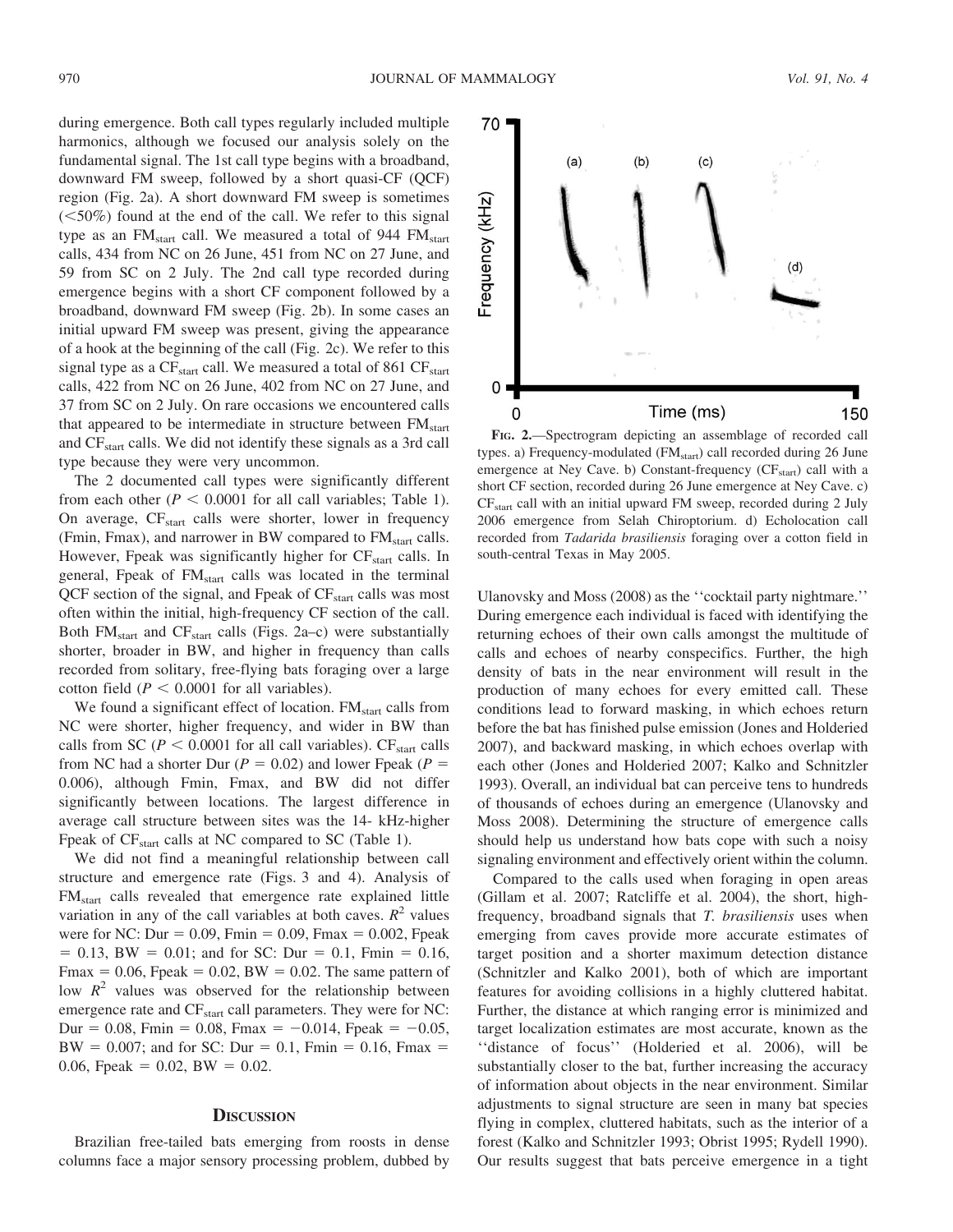

FIG. 3.—Scatter plots of each frequency-modulated (FM<sub>start</sub>) call variable against emergence rate (bats/min): a) Dur, b) Fmin, c) Fmax, d) Fpeak, and e) BW. See ''Materials and Methods'' for explanation of call variables.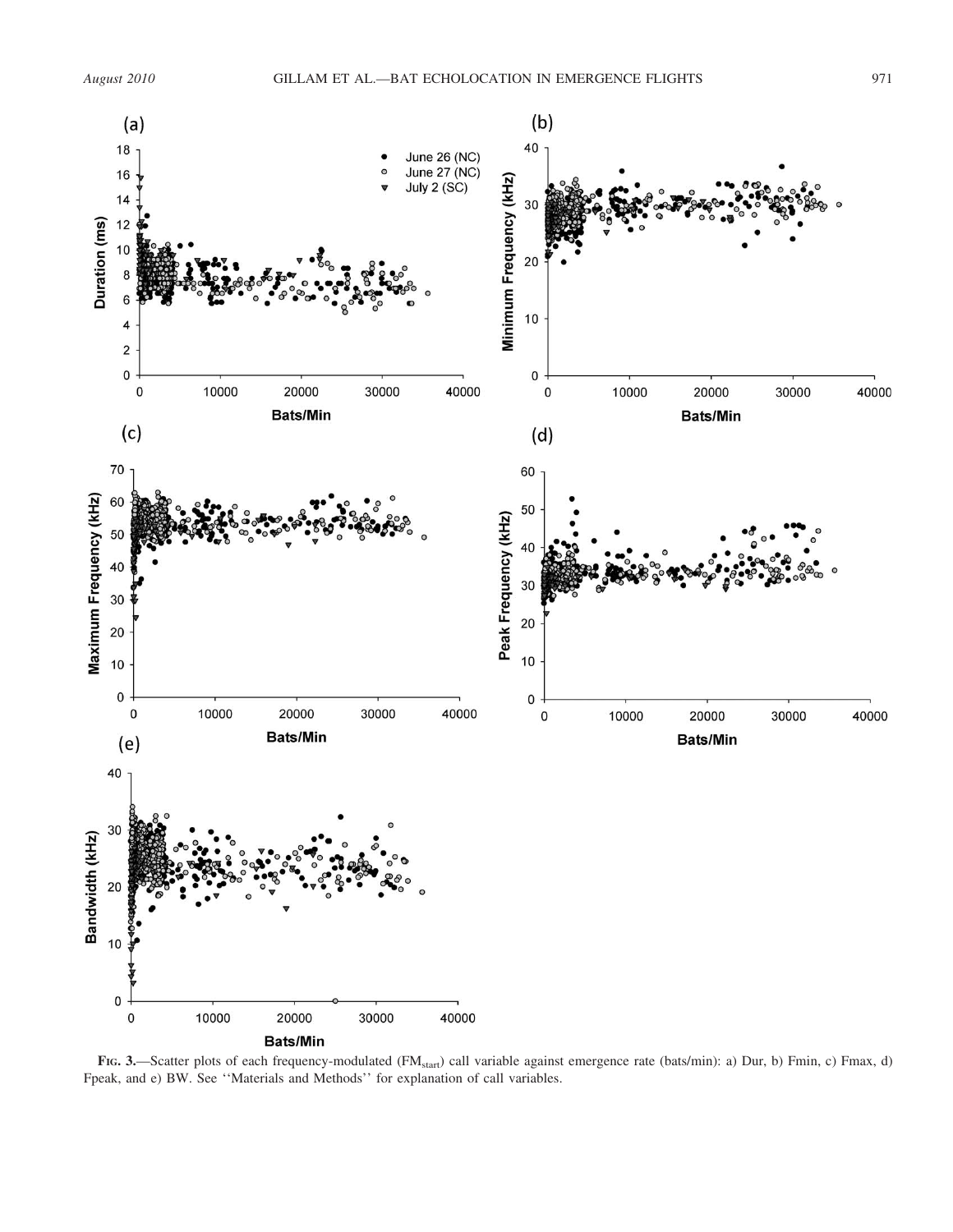TABLE 1.—Mean (SD) of the 5 measured call variables. Data are partitioned by call type (frequency-modulated [FM<sub>start</sub>], constantfrequency  $[CF<sub>start</sub>]$ , and foraging calls) and location (Ney Cave  $[NC]$ and Selah Chiroptorium [SC]). See ''Materials and Methods'' for explanation of call variables.

|                  | FM <sub>start</sub> |           | $CF_{\text{start}}$ |           |           |
|------------------|---------------------|-----------|---------------------|-----------|-----------|
|                  | NC.                 | <b>SC</b> | NC                  | SC.       | Foraging  |
| $\boldsymbol{n}$ | 885                 | 59        | 824                 | 37        | 30        |
| Dur (ms)         | 7.9(1.0)            | 9.8(1.6)  | 6.0(0.9)            | 7.5(1.8)  | 12.8(1.1) |
| Fmin (kHZ)       | 28.8(2.1)           | 27.5(2.0) | 27.1(3.4)           | 26.6(2.9) | 22.7(1.5) |
| Fmax (kHz)       | 53.6(3.5)           | 47.8(7.0) | 49.5(3.1)           | 48.2(3.9) | 27.0(3.0) |
| Fpeak (kHZ       | 32.9(2.8)           | 30.8(1.7) | 46.8(6.5)           | 32.9(3.7) | 24.5(1.6) |
| <b>BW</b>        | 24.8(3.2)           | 20.3(5.8) | 22.4(3.9)           | 21.6(4.6) | 4.3(2.4)  |

column as a highly cluttered habitat and adjust their echolocation call structure to maximize echo reception and minimize the chance of collisions.

We found that bats emerging from dense cave colonies commonly produced 2 types of calls. FM<sub>start</sub> calls resembled those emitted by T. brasiliensis flying in a small room (Bohn et al. 2008; Simmons et al. 1978) and calls used in late approach phase of echolocation as a bat nears an insect target (Schwartz et al 2007). The downward FM sweep sometimes found at the end of these calls has been seen in a variety of other bat species (Barclay et al. 1979; Fenton and Bell 1981; Schnitzler and Kalko 2001). Although different from their foraging calls, FM<sub>start</sub> calls appear to be commonly used by this species when detailed information about nearby targets is needed. CF<sub>start</sub> calls are similar to those described by Simmons et al (1978) from T. brasiliensis emerging from a small hole in a building, and resemble the CF-FM echolocation calls reported for bats in the family Mormoopidae (Ibáñez et al. 1999; O'Farrell and Miller 1997). It is important to note that even though our large sample size means that minute differences are likely to be detected as statistically significant, our observations that absolute differences between call types (in temporal and spectral features) are large indicate that the observed discrepancies are also biologically significant. This is especially apparent with Fpeak, which differed by an astounding 14 kHz between  $FM<sub>start</sub>$  and  $CF<sub>start</sub>$  calls.

It is not clear why bats emit 2 different types of calls during emergence. One explanation is that each call type provides different information to an emerging bat. Bats in flight move their head from side to side, which changes the direction of sound emission between calls (Simmons 1973). It is likely that bats near the edge of the emergence column, which are the individuals most likely to be recorded, direct some calls toward the highly cluttered center of the column, whereas other calls are oriented toward the uncluttered environment outside of the emergence column. We propose that individuals of  $T$ . brasiliensis emit  $CF<sub>start</sub>$  calls when directing signals toward the column interior and use echo information to regulate their spatial position in reference to the locations of nearby conspecifics. The transition from CF to FM call components provides a precise alignment point for cross correlation in the brain and should facilitate accurate assessment of target range (Bradbury and Vehrencamp 1998). Further, the concentration of power (i.e., Fpeak) in the high-frequency CF section will shorten the maximum detection distance, an optimal feature if bats are most interested in the details of their immediate surroundings. Alternatively, we propose that  $FM<sub>start</sub>$  calls are emitted when bats direct signals outside of the column. Although a short duration and broad BW means that  $FM<sub>start</sub>$  calls also provide accurate range estimates, the presence of the low-frequency, high-amplitude QCF region at the end of the call would lead to longer detection distances that may be useful for assessing the presence of predators or other objects to be avoided. Although it seems plausible that a mix of the 2 call types can provide the information needed for efficient navigation within the emergence column and assessment of hazards beyond the column, detailed descriptions of column structure and flight patterns are needed to test this hypothesis.

The CF<sub>start</sub> calls are essentially identical to 2 types of social calls emitted by Brazilian free-tailed bats. Bohn et al (2008) reported that captive Brazilian free-tailed bats emitted ''food solicitation'' calls prior to being fed by a handler, and Schwartz et al. (2007) documented the use of CF-FM communication buzzes by captive bats during aggressive interactions associated with feeding, such as when bats chased other individuals away from a feeding dish. Although we could not assess the function of  $CF<sub>start</sub>$  calls in T. brasiliensis, the aforementioned studies of captive bats clearly indicate similar signals have a role in social communication. Hence, it is possible that the  $CF<sub>start</sub>$  call emitted during emergence is not used to gather information about the surrounding environment but rather serves an unknown social function. Alternatively, the described social calls produced by bats in laboratory colonies could be an artifact of captivity. If  $CF<sub>start</sub>$  calls are produced in wild populations during emergence, an event immediately prior to foraging, it is plausible that captive bats could emit similar sounds in anticipation of feeding. Further documentation of social call function in wild populations of T. brasiliensis is needed to examine these possibilities.

Our finding that neither FM<sub>start</sub> nor CF<sub>start</sub> calls change in reference to the numbers of individuals exiting the roost does not support our hypothesis that bats actively adjust their echolocation in response to the intensity of the emergence. One possible explanation for this result is that emergence rate changes over time, but the density of bats stays the same (i.e., the higher the emergence rate, the wider the column expands so that bats remain at a constant distance from each other). Both visual observations by the authors and preliminary data from 3-dimensional reconstructions of the emergence column (N. I. Hristov, pers. obs.) strongly indicate that this is not the case, and that density of the column is directly proportional to emergence rate.

We found that the structure of both  $FM<sub>start</sub>$  and  $CF<sub>start</sub>$  calls differed between caves. Differences may be related to the much greater population size of T. brasiliensis at NC compared to SC; average emergence rate was 4,897 bats/min at NC and 3,490 bats/min at SC. Although we did not quantify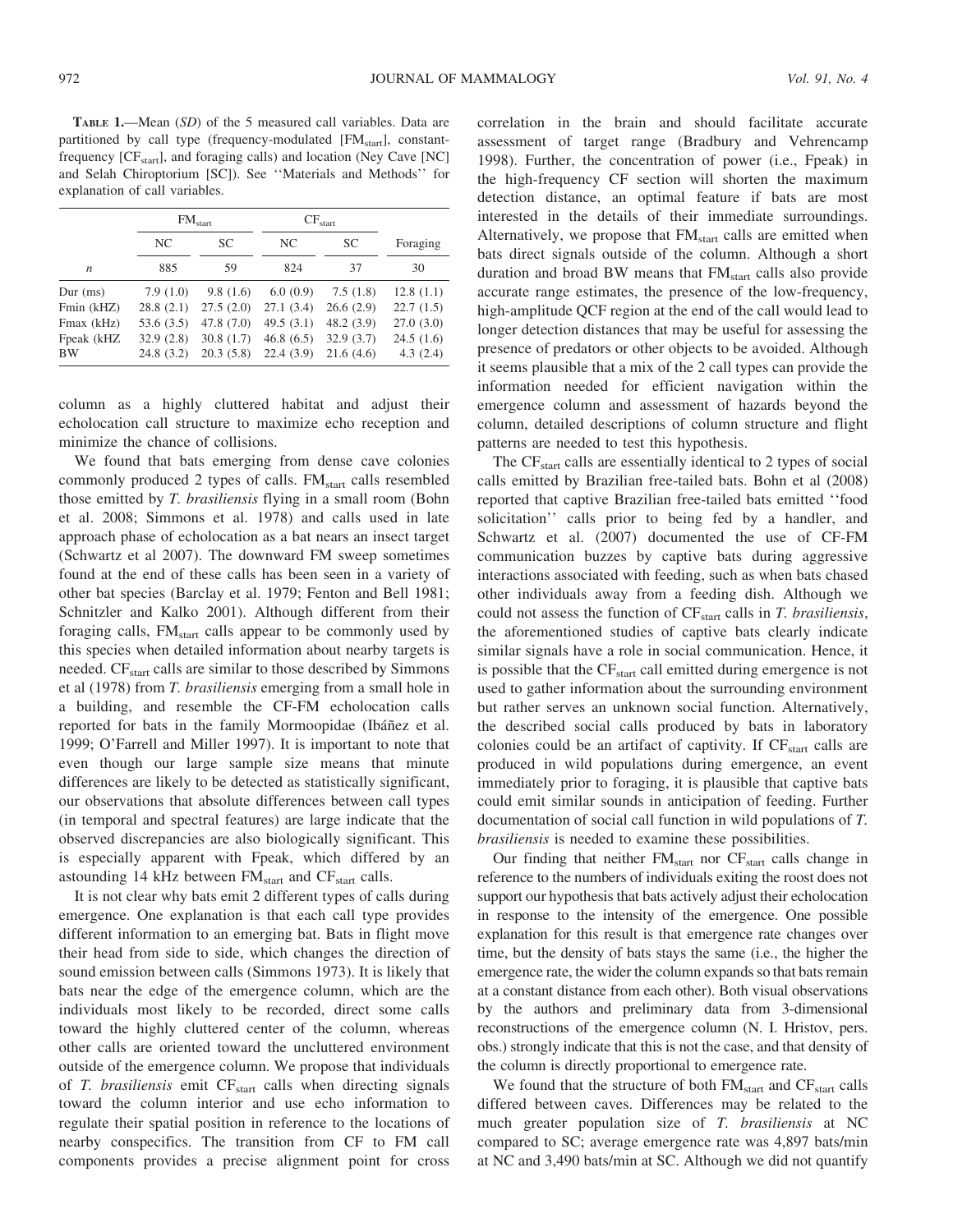

FIG. 4.—Scatter plots of each constant frequency (CF<sub>start</sub>) call variable against emergence rate (bats/min): a) Dur, b) Fmin, c) Fmax, d) Fpeak, and e) BW. See ''Materials and Methods'' for explanation of call variables.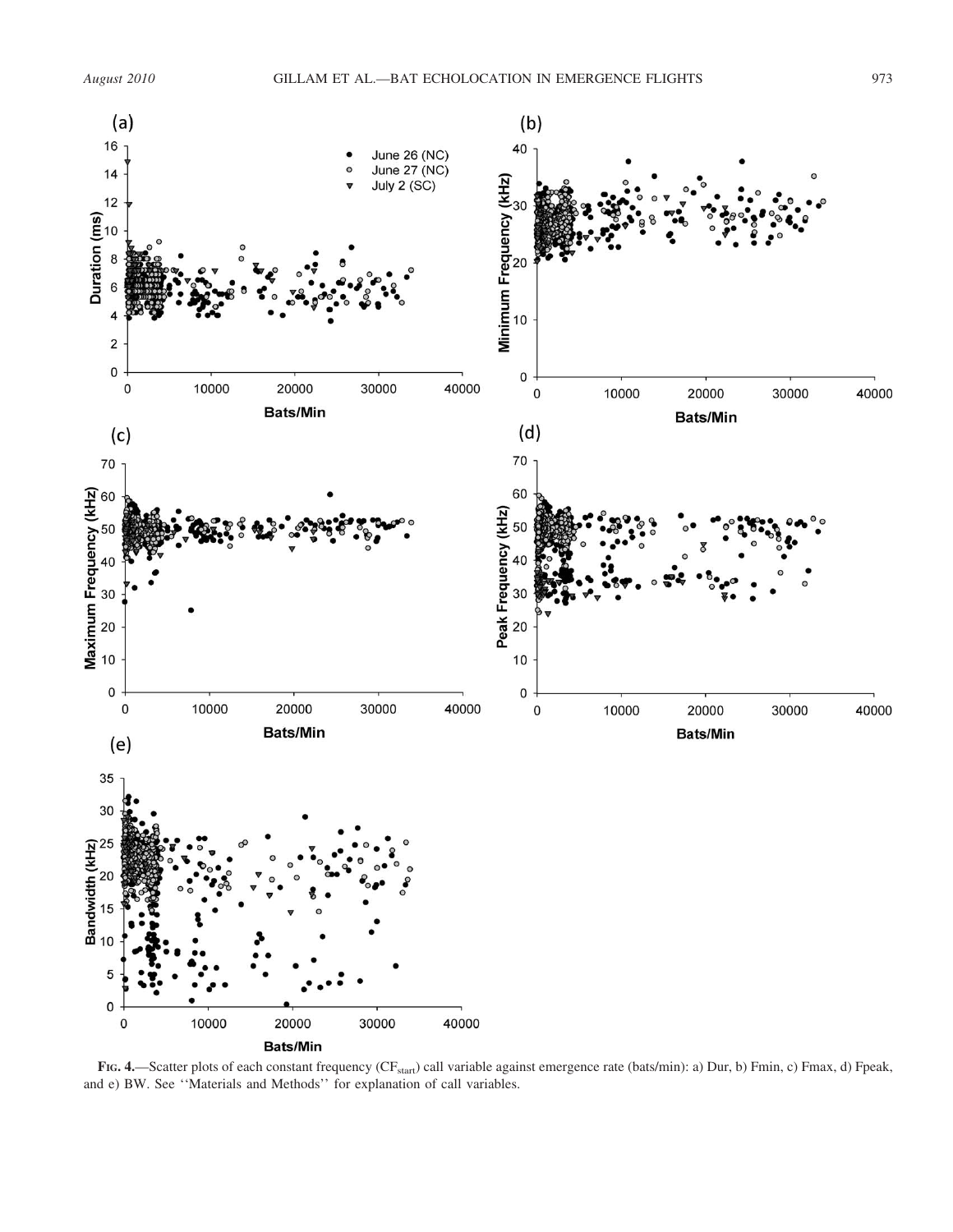the size and density of the emerging column, visual assessments indicate that bats are spaced closer together at NC than at SC. Similar to the comparison of emergence and foraging signals, calls at NC will travel shorter distances and provide more accurate target range estimates. The reason for the large difference in Fpeak between sites is not obvious, although it could be related to density differences. Higherfrequency signals are more attenuated and travel shorter distances, which decreases the interference produced by conspecific calls and should allow bats to be spaced closer together. Thus, the use of calls with higher Fpeak at a very large roost could serve as a form of collective jamming avoidance. Future testing is necessary to determine if Fpeak of calls recorded at different caves is associated with colony size.

The high signal-to-noise ratio faced during echo processing is a major issue for bats echolocating during a mass emergence. Laboratory studies with Eptesicus fuscus have shown that the accuracy of target ranging decreases substantially in the presence of noise signals that resemble a bat's original call (Masters and Raver 1996). Previous studies of jamming avoidance in molossids suggest that bats have limited sensory-processing capabilities in the presence of even 1 conspecific (Gillam et al. 2007; Ulanovsky et al. 2004), begging the questions: Are emerging bats deriving any useful sensory information from echolocation, and if not, why do they continue to echolocate? Investigations of the signal-tonoise ratios experienced by emerging bats and the effect of this interference on echo reception will provide further insight into the signal processing abilities of Brazilian free-tailed bats and the general functions of bat echolocation.

# **ACKNOWLEDGMENTS**

We thank the Environmental Protection Agency STAR Fellowship Program (awarded to EHG), University of Tennessee (GFM), Boston University Center for Ecology and Conservation Biology, the National Park Service (grant H7170040002 to THK, Principal Investigator [PI]), and the National Science Foundation (grant IIS-0326483 to THK, PI, and M. Betke, GFM, J. K. Westbrook, and P. Morton, co-PIs) for supporting this research. Any opinions, findings, and conclusions or recommendations expressed in this material are those of the authors and do not necessarily reflect the views of the National Park Service or the National Science Foundation. We also thank M. Betke for use of the computer vision algorithm for counting bats, D. and M. Bamberger for access to Selah Chiroptorium, and L. Barnett for access to Ney Cave.

## LITERATURE CITED

- BAKER, J. 1962. The manner and efficiency of raptor depredations on bats. Condor 64:500–503.
- BARCLAY, R. M. R., M. B. FENTON, AND D. W. THOMAS. 1979. Social behavior of the little brown bat, Myotis lucifugus. 2. Vocal communication. Behavioral Ecology and Sociobiology 6:137–146.
- BETKE, M., D. E. HIRSH, A. BAGCHI, N. I. HRISTOV, N. C. MAKRIS, AND T. H. KUNZ. 2007. Tracking large variable numbers of objects in clutter. Pp. 1–8 in Proceedings of the IEEE Computer Science Society Conference on Computer Vision and Pattern Recognition, Minneapolis, Minnesota, June 2007.
- BETKE, M., ET AL. 2008. Thermal imaging reveals significantly smaller Brazilian free-tailed bat colonies than previously estimated. Journal of Mammalogy 89:18–24.
- BOHN, K. M., B. SCHMIDT-FRENCH, S. T. MA, AND G. D. POLLAK. 2008. Syllable acoustics, temporal patterns, and call composition vary with behavioral context in Mexican free-tailed bats. Journal of the Acoustical Society of America 124:1838–1848.
- BRADBURY, J. W., AND S. L. VEHRENCAMP. 1998. Principles of animal communication. Sinauer Associates, Inc., Publishers, Sunderland, Massachusetts.
- COCKRUM, E. L. 1969. Migration in the guano bat, Tadarida brasiliensis. Miscellaneous Publications, Museum of Natural History, University of Kansas 51:303–336.
- DAVIS, R. B., C. F. HERREID, AND H. L. SHORT. 1962. Mexican freetailed bats in Texas. Ecological Monographs 32:311–346.
- FENTON, M. B., AND G. P. BELL. 1981. Recognition of species of insectivorous bats by their echolocation calls. Journal of Mammalogy 62:233–243.
- GANNON, W. L., R. S. SIKES, AND THE ANIMAL CARE AND USE COMMITTEE OF THE AMERICAN SOCIETY OF MAMMALOGISTS. 2007. Guidelines of the American Society of Mammalogists for the use of wild mammals in research. Journal of Mammalogy 88:809– 823.
- GILLAM, E., N. ULANOVSKY, AND G. F. MCCRACKEN. 2007. Rapid jamming avoidance in biosonar. Proceedings of the Royal Society of London, B. Biological Sciences 274:651–660.
- GRIFFIN, D. R. 1958. Listening in the dark. Yale University Press, New Haven, Connecticut.
- HAYES, A. F. 2005. Statistical methods for communication science. Lawrence Erlbaum Associates, Mahwah, New Jersey.
- HOLDERIED, M. W., G. JONES, AND O. vON HELVERSEN. 2006. Flight and echolocation behaviour of whiskered bats commuting along a hedgerow: range-dependent sonar signal design, Doppler tolerance and evidence for 'acoustic focusing.' Journal of Experimental Biology 209:1816–1826.
- HRISTOV, N. I., M. BETKE, AND T. H. KUNZ. 2008. Applications of thermal infrared imaging for research in aeroecology. Integrative and Comparative Biology 48:50–59.
- IBÁÑEZ, C., A. GUILLÉN, J. JUSTE B., AND J. L. PÉREZ-JORDÁ. 1999. Echolocation calls of Pteronotus davyi (Chiroptera: Mormoopidae) from Panama. Journal of Mammalogy 80:924–928.
- JONES, G., AND M. W. HOLDERIED. 2007. Bat echolocation calls: adaptation and convergent evolution. Proceedings of the Royal Society of London, B. Biological Sciences 274:905–912.
- KALKO, E. K. V., AND H. U. SCHNITZLER. 1993. Plasticity in echolocation signals of European pipistrelle bats in search flight—implications for habitat use and prey detection. Behavioral Ecology and Sociobiology 33:415–428.
- KUNZ, T. H., M. BETKE, N. I. HRISTOV, AND M. VONHOF. 2009. Methods for assessing colony size, population size, and relative abundance of bats. Pp. 133–157 in Ecological and behavioral methods for the study of bats (T. H. Kunz and S. Parsons, eds.). 2nd ed. Johns Hopkins University Press, Baltimore, Maryland.
- LEE, Y. F., AND Y. M. KUO. 2001. Predation on Mexican free-tailed bats by peregrine falcons and red-tailed hawks. Journal of Raptor Research 35:115–123.
- MASTERS, W. M., AND K. A. S. RAVER. 1996. The degradation of distance discrimination in big brown bats (Eptesicus fuscus) caused by different interference signals. Journal of Comparative Physiology, A. Sensory, Neural, and Behavioral Physiology 179:703– 713.